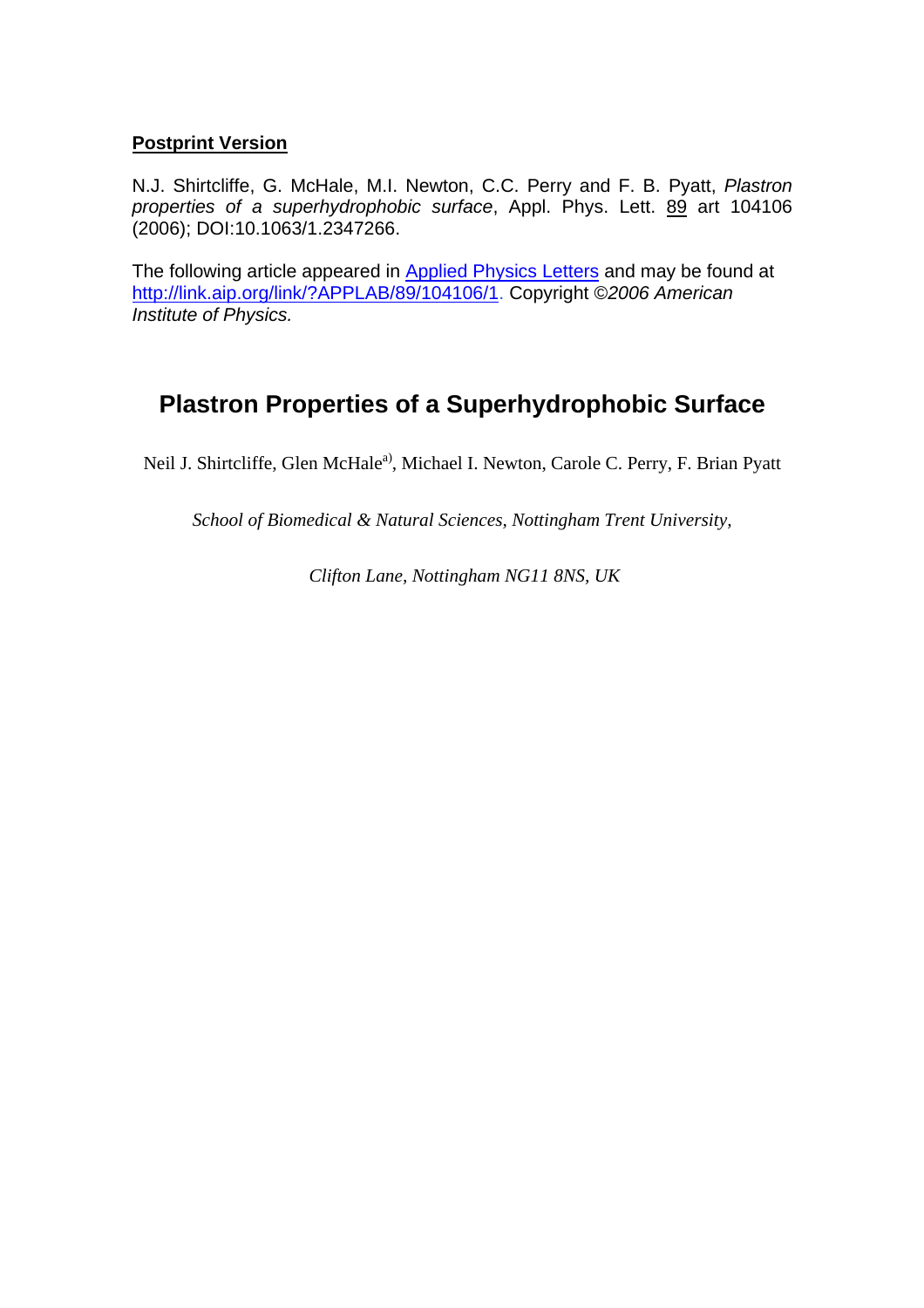#### **Abstract**

Most insects and spiders drown when submerged during flooding or tidal inundation, but some are able to survive and others can remain submerged indefinitely without harm. Many achieve this by natural adaptations to their surface morphology to trap films of air, creating plastrons which fix the water-vapor interface and provide an incompressible oxygen-carbon dioxide exchange surface. Here we demonstrate how the surface of an extremely water-repellent foam mimics this mechanism of underwater respiration and allows direct extraction of oxygen from aerated water. The biomimetic principle demonstrated can be applied to a wide variety of man-made superhydrophobic materials.

**PACS Numbers** 68.08.Bc (Wetting), 68.03.Cd (Surface tension), 89.20.-a (Interdisciplinary applications of physics), 87.68.+z/87.23.-n (Biomaterials and biological interfaces/ Ecology and evolution)

**Keywords** Super-hydrophobic surfaces, plastrons, wetting

<sup>a)</sup> Corresponding author:  $q \mid en.mchale@ntu.ac.uk$ ; Tel: +44 115 8483383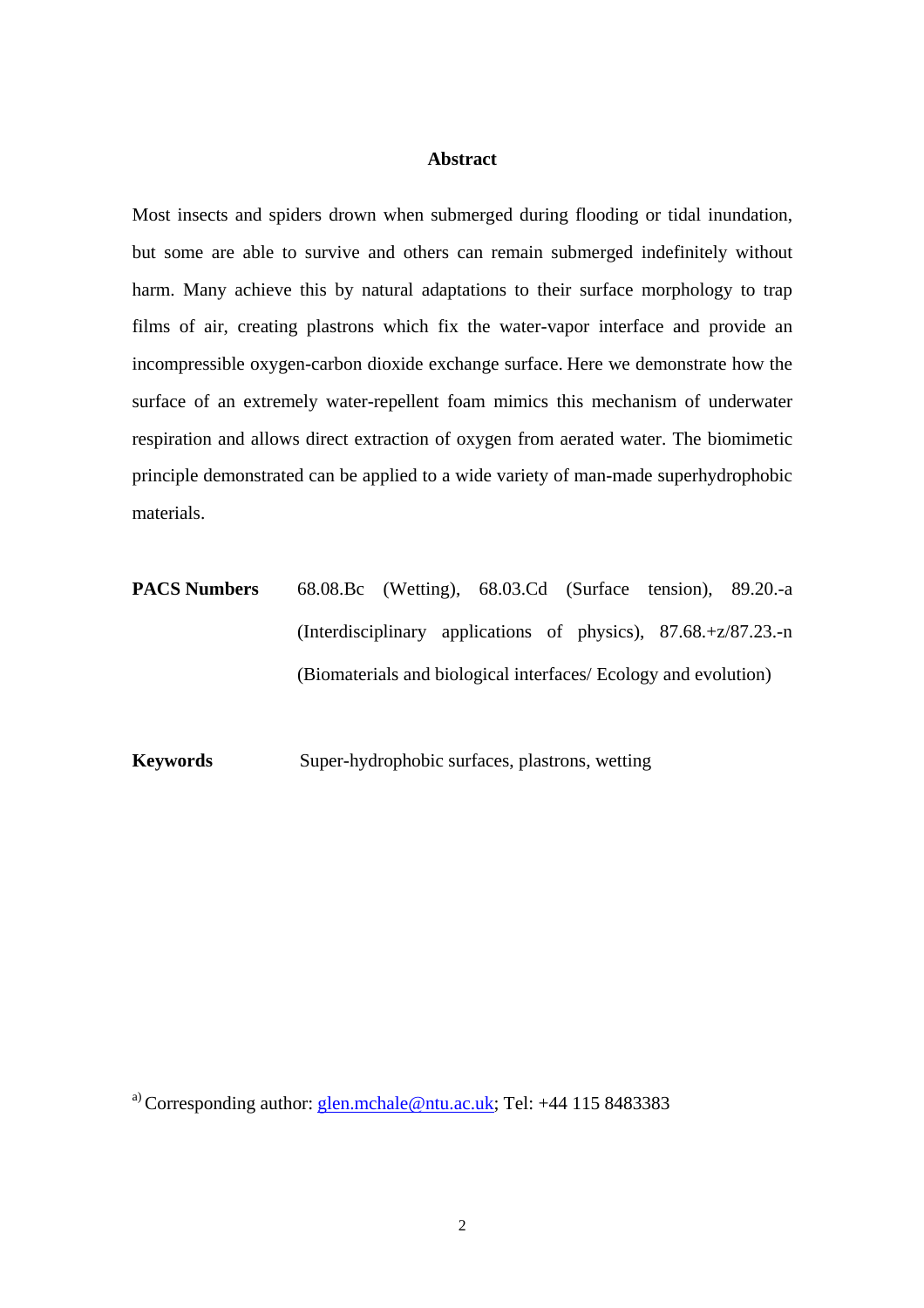Super-hydrophobic water-repellent surfaces are common in nature and, amongst plants, have the function of keeping the surface dry and free from dust and pathogens due to their self-cleaning properties under the action of rain.<sup>1,2</sup> These types of surfaces enhance chemical hydrophobicity from wax layers by micro- or nano-scale surface structuring to achieve contact angles to water of  $150^{\circ}$  or higher. Man-made materials using this combination of chemical functionality and small-scale topography to create water-repellent surfaces are important for industrial applications such as stain resistant textiles, reduction of frictional drag in water and self-cleaning windows.<sup>3</sup> A principal feature of these surfaces is the suspension of a droplet of water on surface protrusions so that the water effectively sits upon a composite solid-air surface with a solid fraction of 20% or less. 4-6 The droplet of water is then effectively separated from the solid by a layer of air. We observed that when such a superhydrophobic surface is immersed in water it glistens with a silvery sheen, thus indicating that a sheathing film of air remains on the submerged surface. Such silvery reflections are also observed from the plastrons on some aquatic insects and spiders.<sup>7-10</sup> Plastrons are an adaptation to the water environment that allows oxygen to be extracted directly from the surrounding water. We therefore considered whether the submerged surface of a superhydrophobic material could be used to mimic plastron respiration rather than be simply a passive waterrepellent surface. Given that these materials gain their superhydrophobicity by dramatically reducing the solid fraction of their surface area, it might be naively expected that submersion would necessarily cause water penetration and a loss of superhydrophobic properties thus preventing their use for plastron respiration.

Even when fully saturated the oxygen concentration in water is around thirty times less than in air. Some diving insects resolve this problem by carrying an air bubble that provides both an air reservoir and a water-vapor interface across which gaseous diffusion occurs, thus allowing oxygen to be replenished and carbon dioxide to escape.<sup>11</sup> Such an air bubble will eventually collapse due to nitrogen slowly dissolving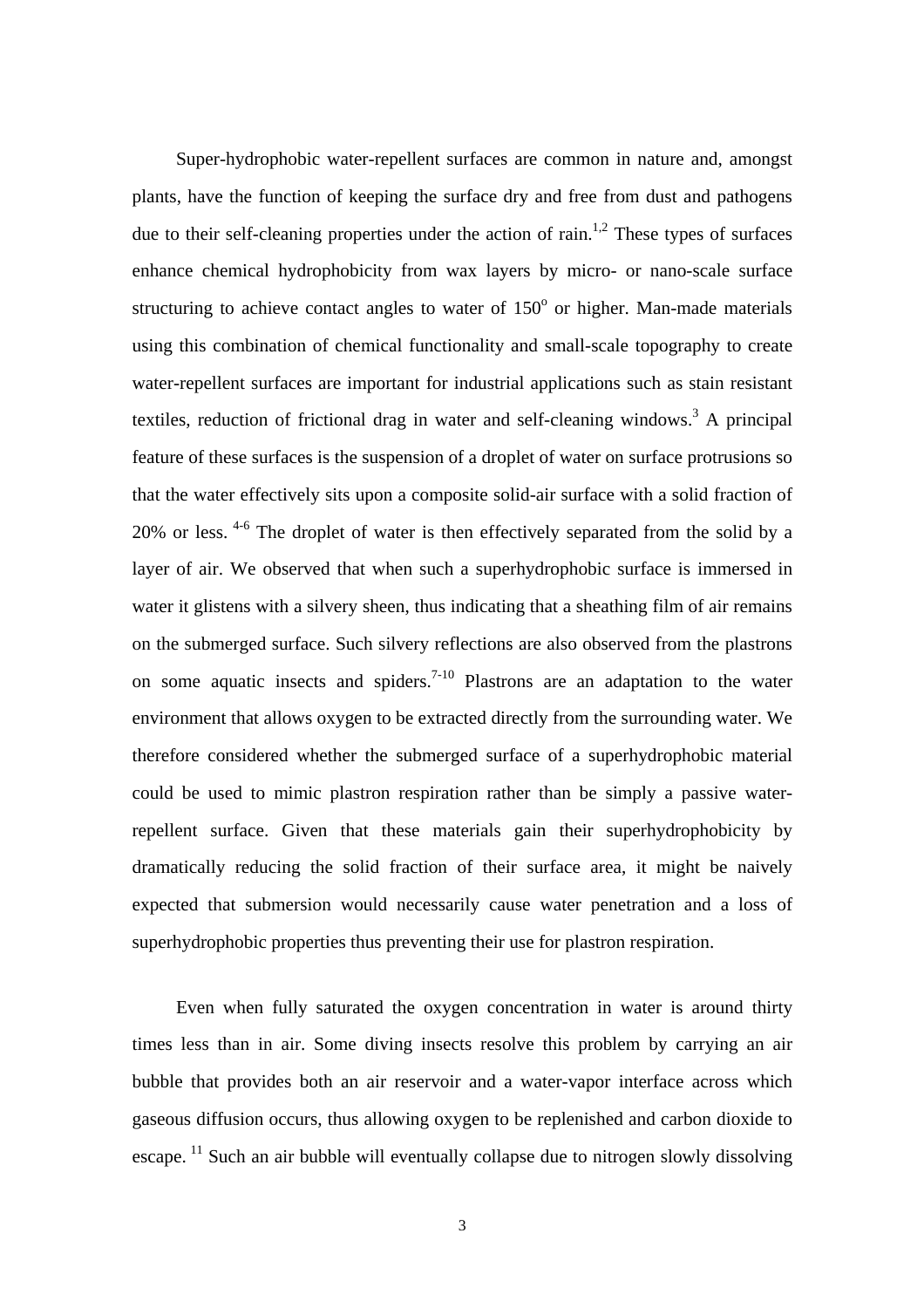into the water. Other aquatic insects, such as the great diving beetle *Dytiscus marginalis*, have morphological adaptations on their abdomen consisting of rigid nonwettable hairs, which support a non-collapsible film of air (a plastron). This ensures the film of air is permanent and of constant volume.<sup>9</sup> It has also been reported that the silk nests of some terrestrial, ground dwelling spiders act as a physical gill extending survival times following flooding by factors of 7 to  $16$ .<sup>12</sup> Plastron structures formed by a hydrophobic open mesh network are also found in the cocoons of some silk-using insects, the egg-shells of terrestrial insects and the silk nests of some terrestrial, ground dwelling spiders. $12-14$ 

To investigate whether a superhydrophobic material could mimic the plastron action of biological systems we created a sol-gel foam material using methyltriethoxysilane and a phase separation process. Because all pore facing surfaces are methyl terminated, these materials are intrinsically superhydrophobic.<sup>15</sup> When the foam is submerged a silvery sheen can be observed indicating that a film of air remains at the surface of the just as it does at the surface of an insect's plastron. We hollowed out a cylindrical block of foam to create a gas cavity surrounded by porous superhydrophobic walls, analogous to the diving bell of the water spider *Argyroneta aquatica*. The void volume was  $2.5 \text{ cm}^3$  with walls of approximately 4 mm thick and an external surface area of about 18 cm<sup>3</sup> (Fig. 1a). We tested our plastron diving bell system by sealing an oxygen sensor inside the gas cavity of the foam and immersing it into an aerated water bath. When the concentration of dissolved oxygen concentration in the water was reduced, the oxygen concentration within the cavity decreased and as the water was re-oxygenated the oxygen level within the cavity increased (Fig. 1b).

In a second experiment, more directly modelling metabolic consumption of oxygen, we placed a zinc-oxygen cell with a resistor across its terminals into the cavity, thereby giving an oxygen consumption rate of 246  $\mu$ l h<sup>-1</sup> due to the chemical reaction of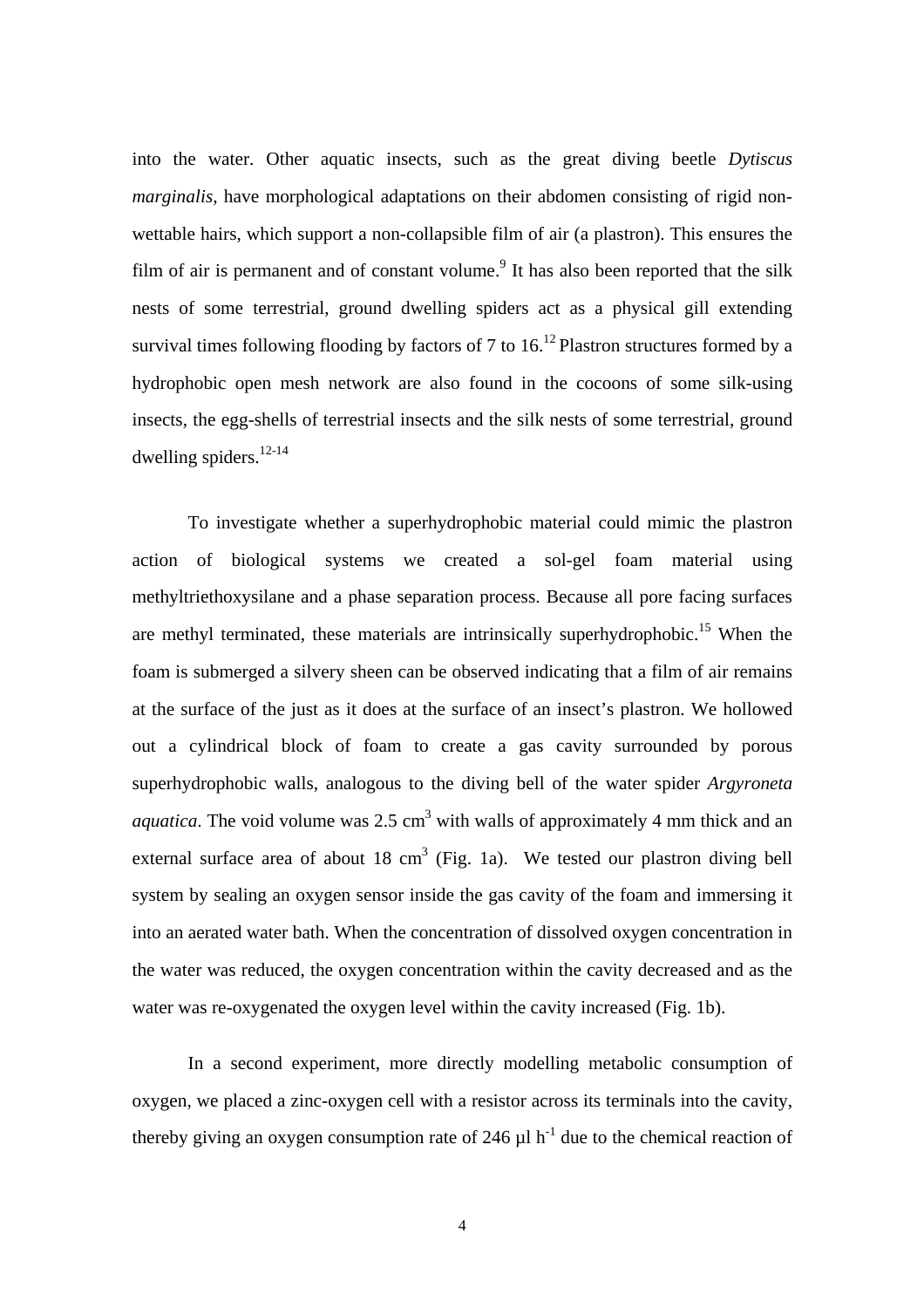the cell; this is between 7 and 118 times larger than that of a 100 mg spider.<sup>16</sup> The slower decrease and non-zero (∼12%) equilibrium value of oxygen levels in the cavity, compared with an equal volume sealed cavity not permitting gas exchange, demonstrates that the foam is working as an external physical gill (Fig. 2). Since arachnids can live in low oxygen levels, a typical 100 mg individual could survive indefinitely within the foam cavity. Moreover, the plastron provided by the foam, scaled down to the surface area of a plastron on the *Argyroneta aquatica* spider, would be sufficient for the spider to indefinitely survive direct submersion in aerated water.

The superhydrophobic plastron we have created demonstrates a general design principle extendable to a wide variety of engineered materials, such as micro or nanofabricated spikes on a perforated base, which use small-scale topography and hydrophobic chemical functionality to enhance non-wetting into superhydrophobicity.<sup>17</sup> For example, using the data from Journet *et al*<sup>18</sup> for a carbon nanotube forest with 50 nm diameter tubes spaced every 100 nm to 250 nm and a contact angle  $\theta = 105^{\circ}$ , we estimate that such a plastron could withstand water penetration to a depth of 37.5 m. The most likely use of our biomimetic plastron would be to supply oxygen for fuel cells to enable miniaturized machines to operate underwater without the need for stored or external supplies of oxygen. It is interesting to note that scaling up the surface area to 90 m<sup>2</sup>, representing a sphere of diameter 2.8 m, suggests enough oxygen could be provided for a human to survive. Moreover, the water-vapor interface of a plastron across which gaseous diffusion occurs, not only allows oxygen to be replenished, but would also prevent a build up of potentially fatal  $CO<sub>2</sub>$ .

#### **Acknowledgements**

The authors acknowledge the help of Ms. Gavalda and financial assistance from the UK EPSRC and MOD/Dstl.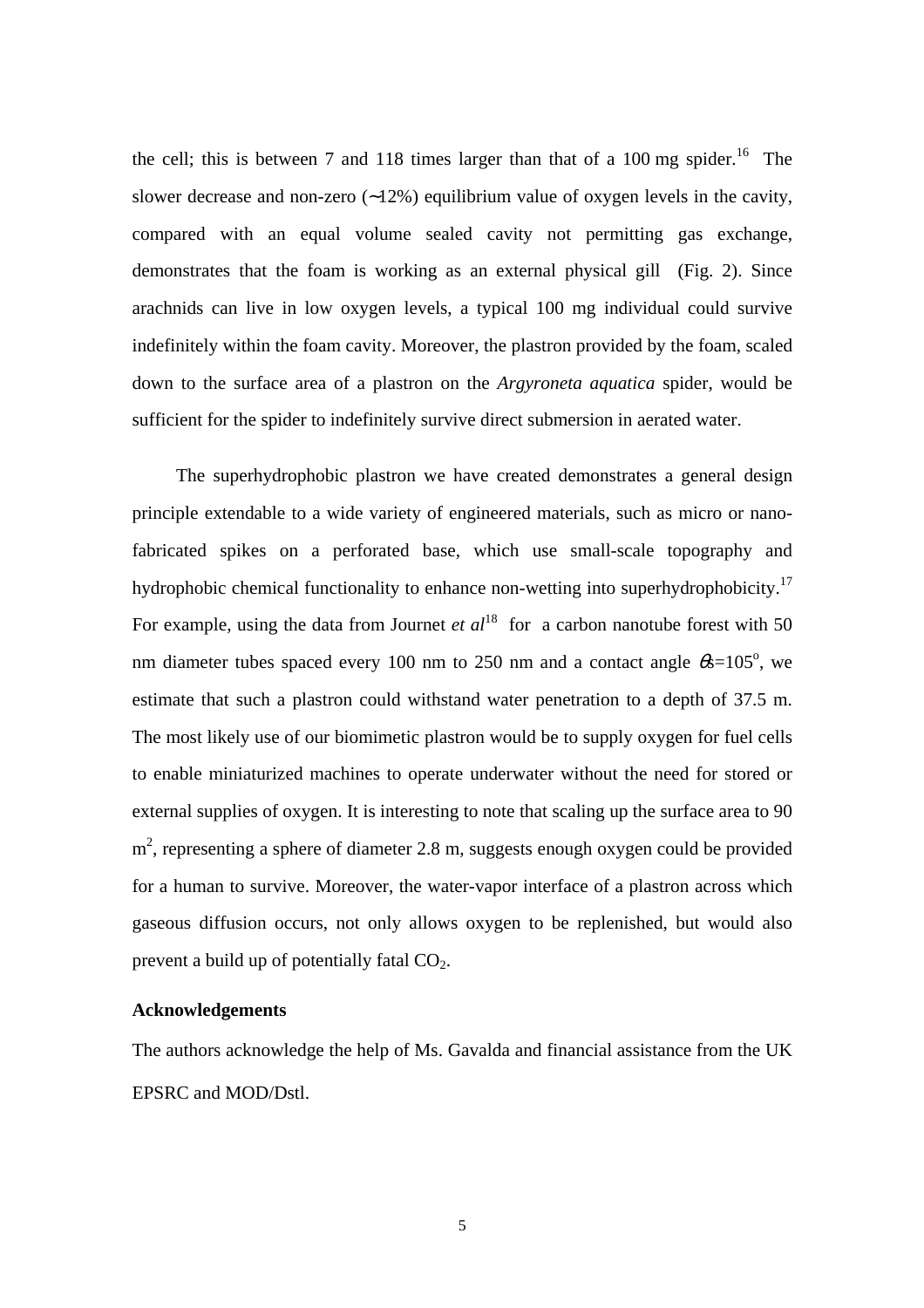#### **References**

- B. Barthlott, W. and C. Neinhuis, Planta **202**, 1 (1997).
- C. Neinhuis and W. Barthlott, Ann. Bot. **79**, 667 (1997).
- H. Y. Erbil, A. L. Demirel, Y. Avci, and O. Mert, Science **299**, 1377 (2003).
- D. Quéré, A. Lafuma, and J. Bico, Nanotechnology **14**, 1109 (2003).
- A. B. D. Cassie and S. Baxter, Trans. Faraday Soc*.* **40**, 546 (1944).
- R. E. Johnson and R. H. Dettre, *Contact angle, Wettability and Adhesion*; Advances in Chemistry Series **43**, 112 (1964).
- W. H. Thorpe and D. J. Crisp, *J. Exp. Biol.* **24**, 227 (1947).
- D. J. Crisp and W. H. Thorpe, *Discuss. Faraday Soc.* **3**, 210 (1948).
- W. H. Thorpe, *Biol. Rev.* **25**, 344 (1950).
- E. A. Hebets and R. F. Chapman, *J. Insect Physiol.* **46**, 13 (2000).
- R. Ege, *Z. allg. Physiol.* **17**, 81 (1915).
- J. S. Rovner, *J. Arachnol.* **14**, 327 (1987).
- H. E. Hinton, *J. Insect Physiol.* **4**, 176 (1960).
- D. S. Anderson, *J. Ins. Physiol.* **5**, 120 (1960).
- N. J. Shirtcliffe, G. McHale, C. C. Perry, and M. I. Newton, *Langmuir* **19**, 5626 (2003).
- J. F. Anderson, *Comp. Biochem. Physiol.* **33**, 51 (1970).
- R. Blossey, *Nature Maters.* **2**, 301 (2003).
- C. Journet, S. Moulinet, C. Ybert, S. T. Purcell, and L. Bocquet, *Europhys. Lett.* **71**, 104 (2005).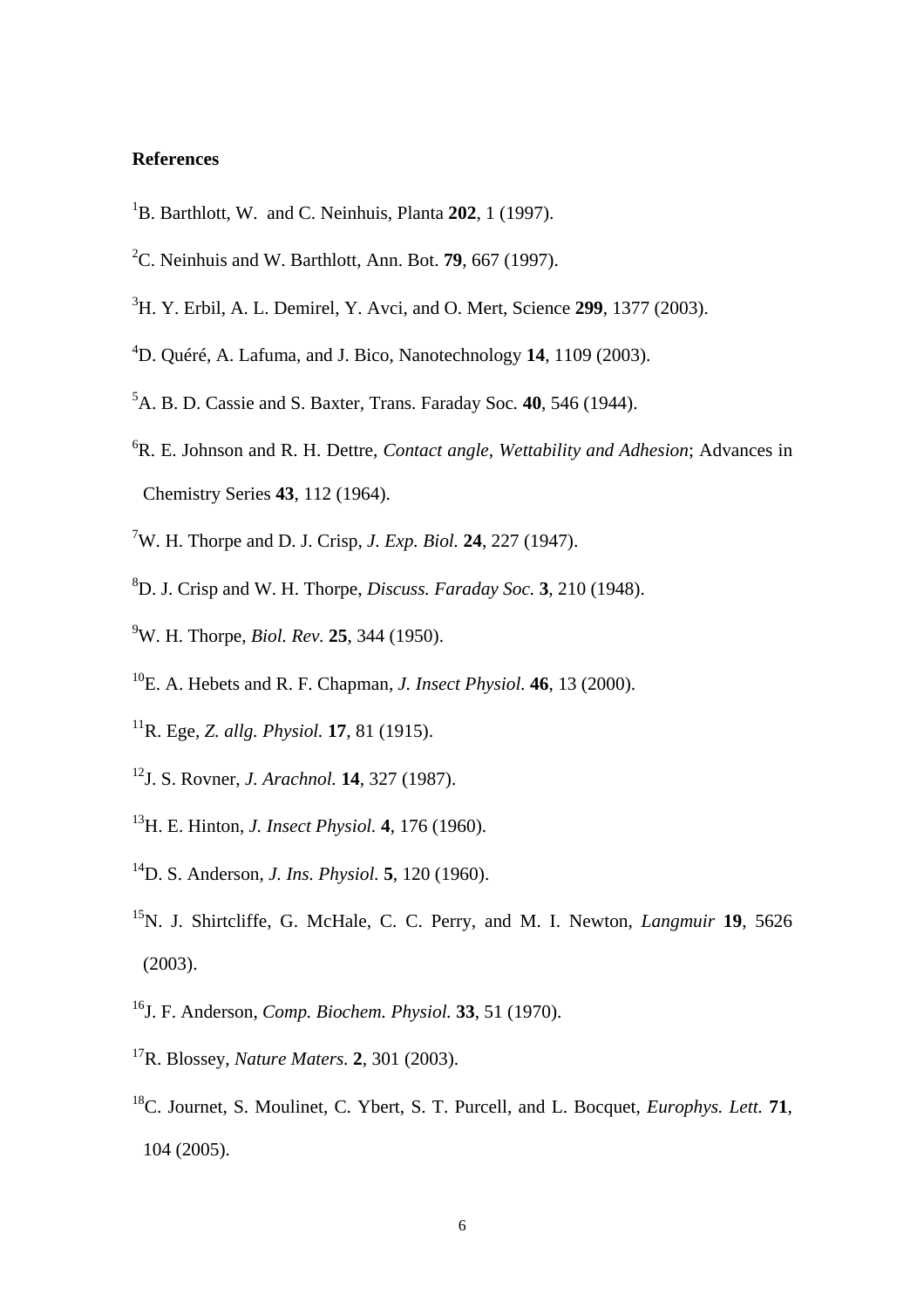## **Figures**

Figure 1 Plastron respiration. (a) Schematic of the experiment using the foam with a cavity immersed in water. (b) Response of oxygen level inside a cavity within a superhydrophobic foam (solid curve and left hand y-axis) as the oxygenation of the surrounding water is varied (dashed curve and right hand y-axis).



**Figure 2** Comparison of oxygen levels between a sealed system (lower curve) and one using the superhydrophobic foam (upper curve) to allow oxygen replenishment during consumption of oxygen at a rate 246  $\mu$ l h<sup>-1</sup> due to the discharge of a zinc-oxygen cell.

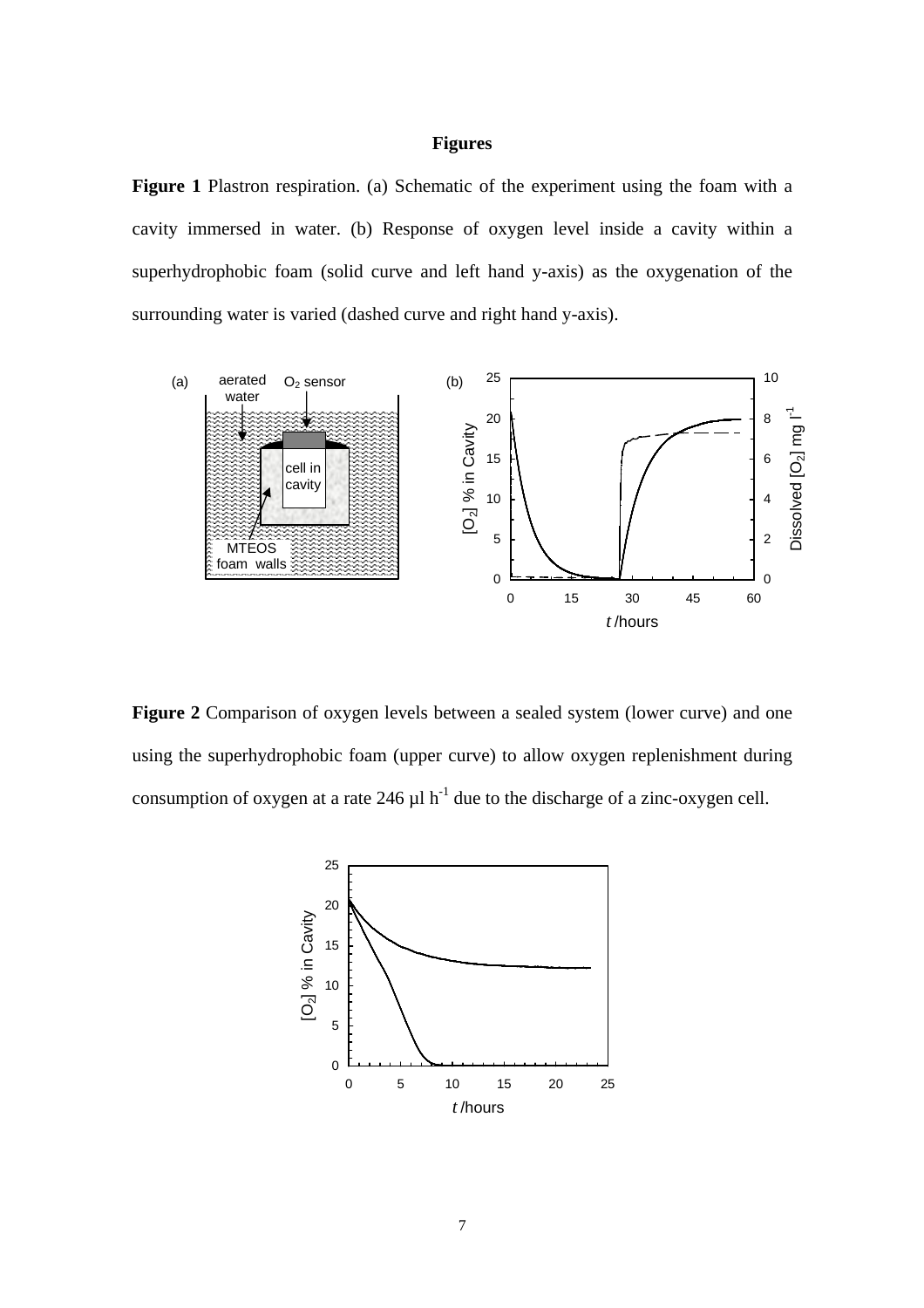#### **Supplementary Information**

*Sol-gel preparation:* Full details on the preparation and characterisation of the superhydrophobic sol-gel foams are described in reference 1 (see also ref. 2). In brief, 0.1255 moles (25 ml) of methyltriethoxysilane (MTEOS) (98% Lancaster) was added to 0.0018 moles of HCl and 0.83 moles of water or 6.6 equivalents (15 ml of 0.12 M HCl diluted from 37% HCl Analar Aldrich) and 0.327 moles (25 ml) of dimethylformamide (Aldrich) under rapid stirring using a magnetic stirrer. This mixture was sealed and allowed to react for sixty minutes at  $22^{\circ}$  C. 16 cm<sup>3</sup> of ammonia solution, 3.5 M diluted from 35% stock (Fisher), was added to each. The reagents were stirred for a minute before being decanted into 10 ml polypropylene containers and sealed. The materials were left sealed for 20 hours to ensure that they gelled fully before the solvent was exchanged with an excess of methanol (Haymans) 3 changes, 4 days each. The seal was then pricked twice with a scalpel blade (5 mm slits) and the samples allowed to dry at room temperature. This is a reproducible process that creates a material with pore sizes from a few hundred nanometers up to a few micrometers in diameter (depending on solvent and concentration of ammonia used) and a surface with a measured contact angle to water of greater than  $150^\circ$  possessing low contact angle hysteresis. A photograph of the final foam with its cavity is shown in fig. 1s together with an electron micrograph of the pore structure.

*Depth Capability:* An estimate of depth before a simple capillary tube of radius *r* is invaded by water can be made from the capillary force around the perimeter supporting the water-air interfacial area:  $\Delta p = 2\gamma_V \cos \theta / r$  where  $\gamma_V$  is the surface tension of water (72.8 mN m<sup>-1</sup>) and  $\theta_s$  is the chemistry determined Young's law contact angle. An order of magnitude estimate using *r*∼1 µm and θ*e*=105<sup>o</sup> (typical of hydrocarbons, such as the gels used) gives 37.7 kPa, which implies a depth capability of 3.8 m. For a more general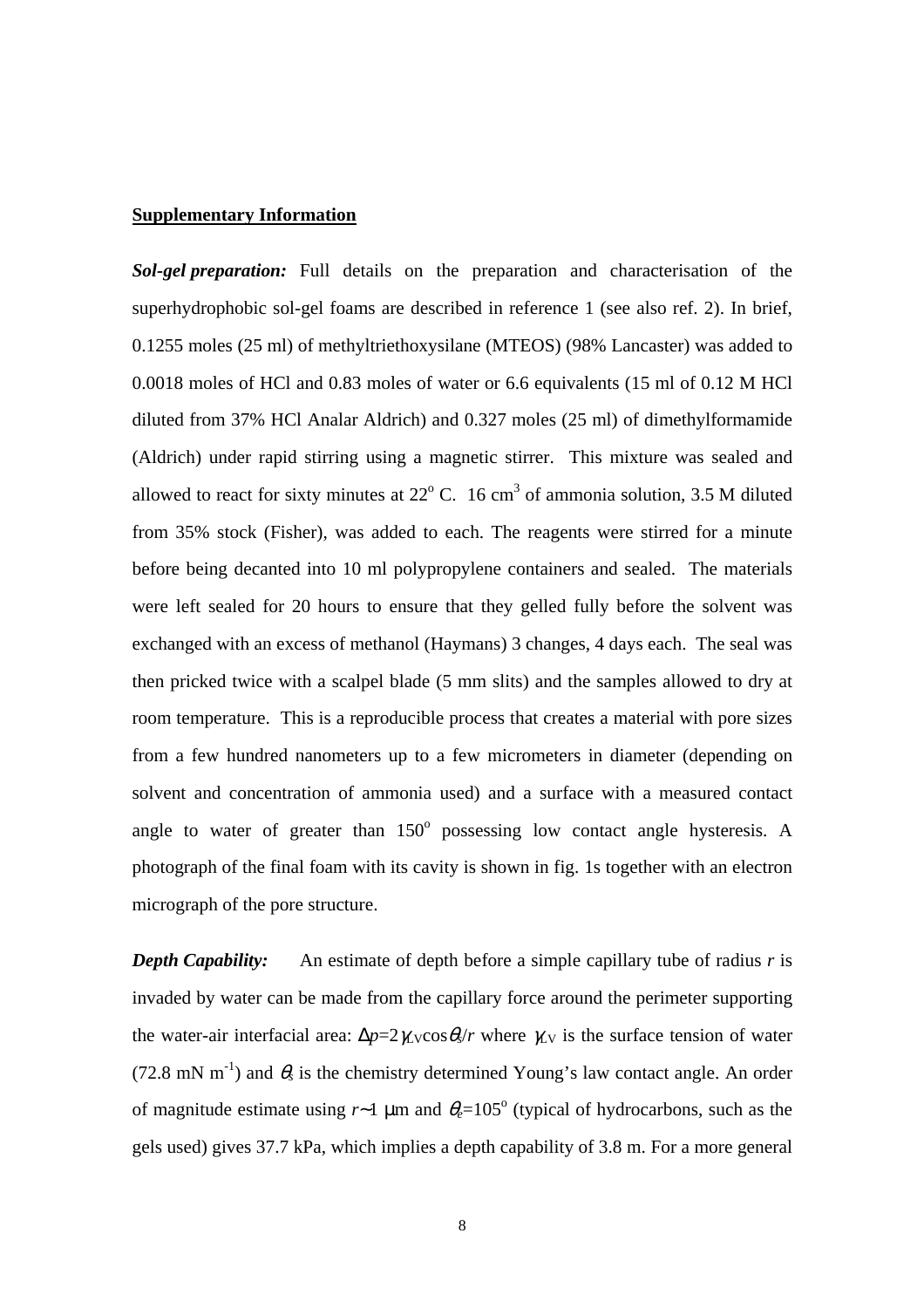superhydrophobic surface constructed of hydrophobic posts of cross-sectional area *a<sup>h</sup>* and cross-sectional perimeter  $p_h$  arranged in a repeat unit of area A, the water-air interface is distributed across an area  $(1-f)A$ , where  $f=a_h/A$  is the solid fractional area in the Cassie-Baxter model.<sup>3-5</sup> The total force supporting this interface is  $p_h \gamma_V \cos \theta$ . The maximum pressure that the surface can withstand before water intrusion is then,

$$
\Delta p = \left(\frac{p_h}{a_h}\right) \left(\frac{f}{1-f}\right) \gamma_{LV} \cos \theta_s \tag{1}
$$

For square and circular post shapes, the ratio of perimeter-to-cross-sectional area is 4/*d*  where *d* is the side length and diameter, respectively, and ability to withstand pressure increases rapidly as the post diameter decreases. The depth capability example in the manuscript is inspired by reference 6 and uses equation (1) with vertically aligned 50 nm diameter posts spaced every 100 nm to 250 nm and a contact angle  $\theta_s = 105^\circ$ , to estimate that a plastron could support a pressure up to 368 kPa corresponding to a depth of up to 37.5 m.

## **References**

- <sup>1</sup>N. J. Shirtcliffe, G. McHale, C. C. Perry, and M. I. Newton, Langmuir **19**, 5626 (2003).
- <sup>2</sup>N. J. Shirtcliffe, G. McHale, M. I. Newton, C. C. Perry, and P. Roach, Chem. Comm. **25**, 3135 (2005).
- <sup>3</sup>D. Quéré, A. Lafuma, and J. Bico, *Nanotechnology* **14**, 1109 (2003).
- <sup>4</sup>A. B. D. Cassie, and S. Baxter, Trans. Faraday Soc. **40**, 546 (1944).
- <sup>5</sup>R. E. Johnson, R. H. Dettre, *Contact angle, Wettability and Adhesion*; Advances in Chemistry Series **43**, 112 (1964).
- <sup>6</sup>C. Journet, S. Moulinet, C. Ybert, S. T. Purcell, and L. Bocquet, *Europhys. Lett.* **71**, 104 (2005).